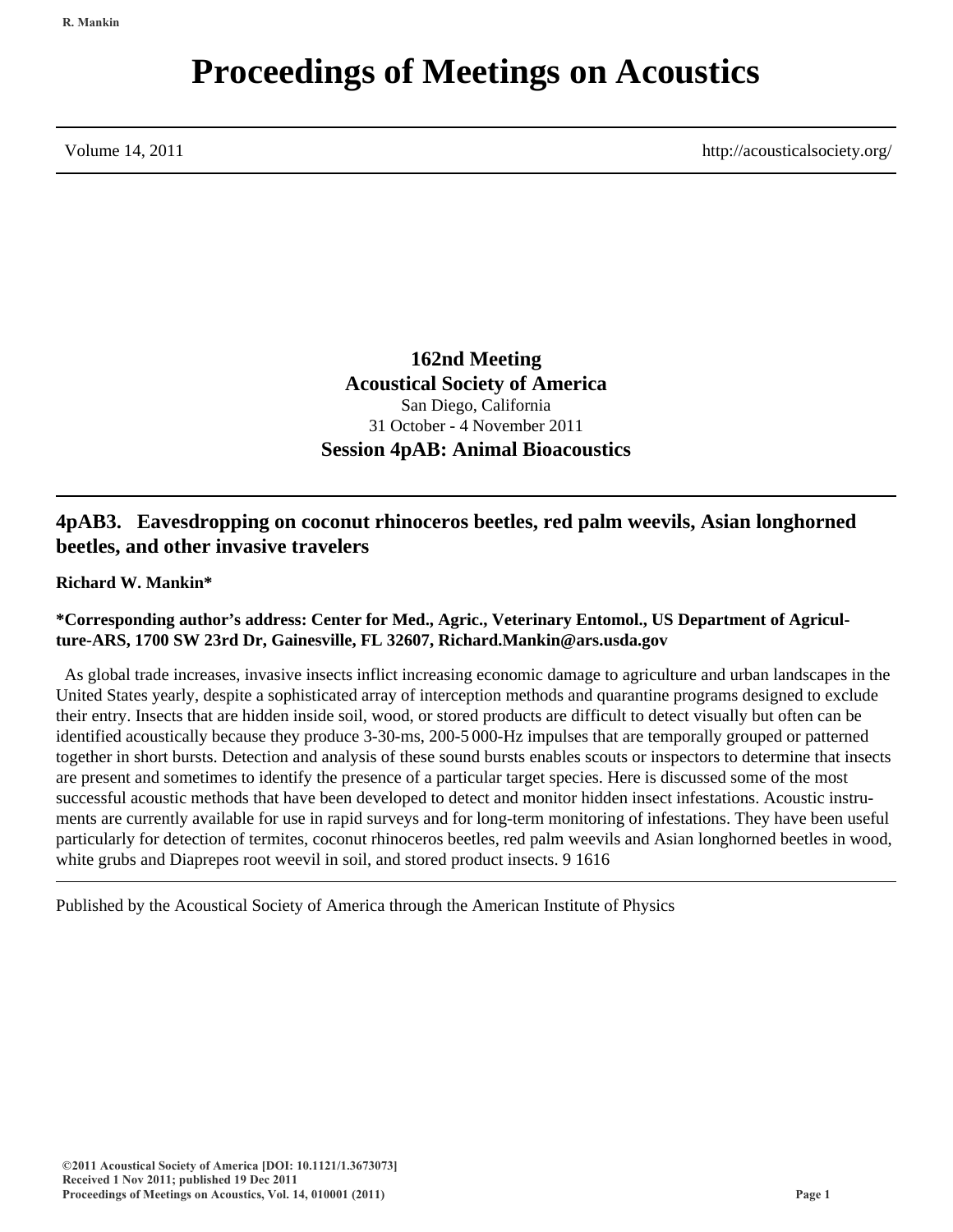#### **INTRODUCTION**

Acoustic monitoring typically has different objectives for invertebrate insects than for cetaceans, pinnipeds, birds, amphibians, and other vertebrates. Mitigation of damage to the animals being monitored (Guan 2011), assessment of biodiversity (Frommolt et al. 2008) or management of conservation areas (Lammers et al. 2008) frequently are goals of vertebrate monitoring. These concerns have been addressed in several insect monitoring studies (Forrest 1988, Chesmore and Ohya 2004), but more often the goal has been to reduce insect-caused economic damage to crops (Mankin et al. 2009), ornamental plants, golf courses, or trees (Zhang et al. 2003, Mankin and Moore 2010), or stored products (Hagstrum et al. 1996), to simultaneously monitor and reduce populations of mosquitoes (Ikeshoji et al. 1985, Ikeshoji and Yap 1990, Silver 2008) or midges (Hirabayashi and Nakamoto 2001), or to detect invasive species (Mankin et al. 2006, Mankin et al. 2011). Also, the technical challenges of monitoring small insects can be considerably different from the challenges of monitoring large vertebrates whose sounds can be detected over long distances in air or water. A few insect species, notably crickets and cicadas, produce loud communicatory signals that can be detected by microphones over long distances (Walker 1988, 1996). However, many important questions in insect acoustic monitoring involve detection of weak incidental sounds (examples of which can be found at

http://www.ars.usda.gov/pandp/docs.htm?docid=10919) in wood or other substrates that strongly modify and attenuate the signal, restricting its range and interpretability. This report considers some of the challenges involved in acoustic monitoring of weak, incidental sounds and provides some examples where monitoring has been used successfully to detect hidden infestations of longstanding pests and recently invasive insects. The monitoring and analysis of insect airborne communicatory signals has been considered in a number of other recent articles and books, e.g., Drosopoulos and Claridge (2006).

#### **METHODS**

 The technology used to identify the sounds of targeted insects and discriminate them from non-target invertebrates and background sounds has evolved considerably since the beginnings of acoustic monitoring in the early  $20<sup>th</sup>$  century (Mankin et al. 2011). Originally, the major goal was simply to increase sensitivity sufficiently to detect from a distance the weak incidental sounds that insects produce while moving and feeding. There were only a few exploratory attempts to acoustically monitor hidden insect infestations until the 1950s and 1960s, when the costs of manufacturing sensitive microphones, accelerometers, and piezoelectric film sensors decreased enough to enable widespread use of acoustic instruments. However, attempts to develop practical monitoring applications in agricultural and urban environments were hampered by significant contamination from background noise. Background noise is almost always a concern in acoustic monitoring studies, but is particularly problematic with insects that produce sounds of very low energy. To reduce problems of background noise, researchers conducted their experiments in noise-shielded environments whenever possible, and also filtered out low-frequency signals below 1-2 kHz in applications where the insect-produced signals contained high-frequency components (Hagstrum et al. 1996). Where ultrasonic sensors could be placed within 2-5 cm of infested grain kernels, the filter could be set above audible ranges because the spectral range of insect biting sounds extends up to 40 kHz and higher (Shade et al.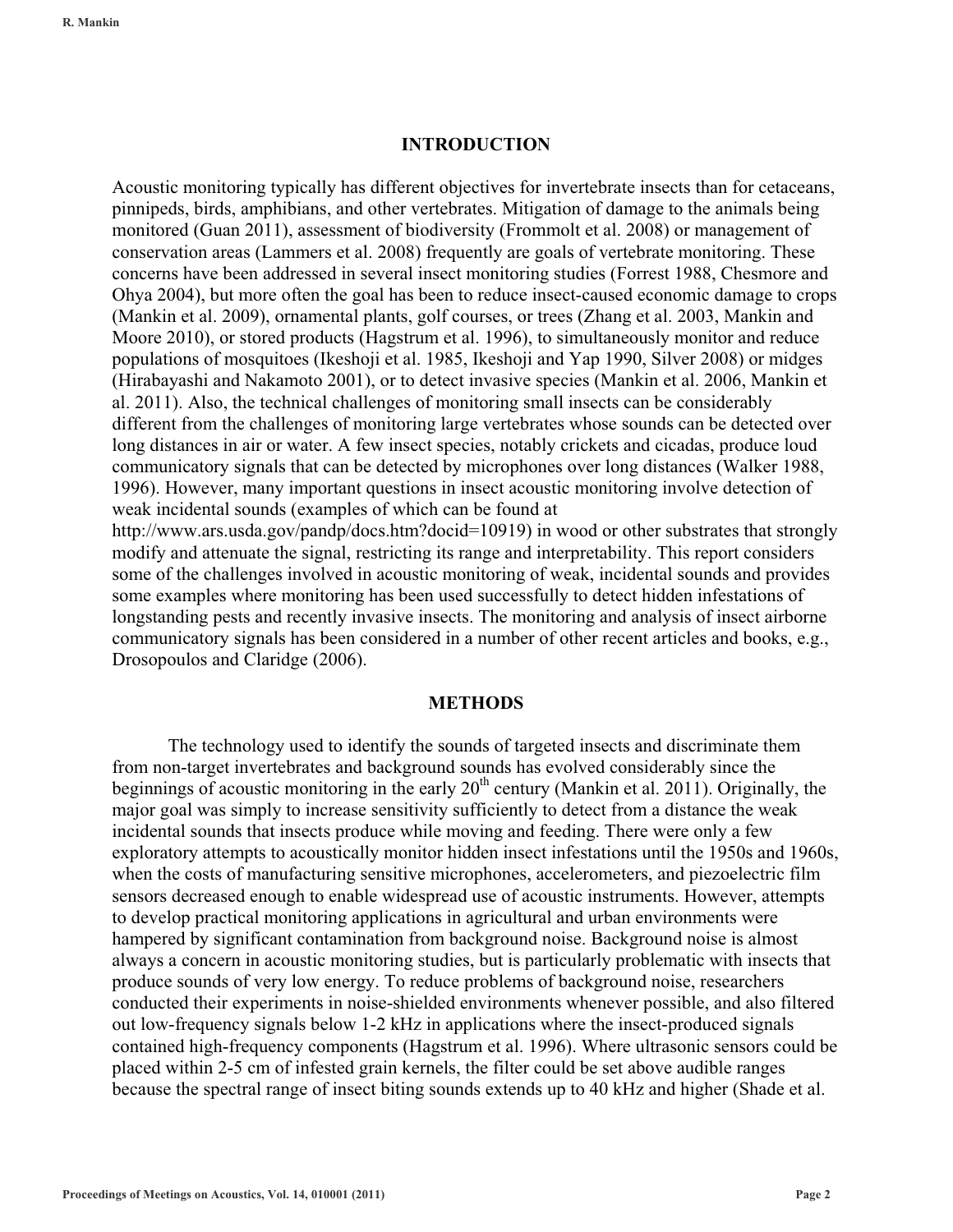1990). Ultrasonic signals from insects in wood can be detected from distances of 5 cm up to ca. 1 m, depending on the sizes and numbers of active insects (Scheffrahn et al. 1993, Lemaster et al. 1997).

Insect movement and feeding sounds typically occur as short bursts (trains) of 3-30-ms impulses with characteristic spectral features or profiles (Mankin et al. 2009). In several studies, it has been possible to develop spectral profiles of impulses produced by the target insect that can be used in distinguishing the insect sounds from background noise. The use of spectral profiles in wood and other plant structures, however, is complicated by structural attenuation and resonances that reduce the identifiability of the signal as it passes through the substrate (Mankin et al. 2008).

Many insect acoustic monitoring applications require not just detection of weak signals and their discrimination from low-frequency noise but would benefit from more powerful signal identification and discrimination methods, for example in environments where nontarget species are present that produce signals similar in frequency to the target insect. One approach that has achieved moderate success incorporates analysis of temporal features into the signal discrimination process (Mankin et al. 2009, Mankin and Moore 2010). It also has been possible to consider microphone, vibration sensor, and visual signals together in distinguishing among sounds of different species (Mankin et al. 2010).

#### **RESULTS AND DISCUSSION**

 Commercially, some of the more successful insect acoustic monitoring activities have been with termites (e.g., Indrayani et al. 2007), and several companies distribute termite acoustic detection instruments (Mankin et al. 2011). A popular use of such instruments is for pest control managers to check whether previously identified infestations have been eliminated. In these cases, monitoring is performed at regular intervals over a 1-5-year period or longer. Long-term acoustic monitoring of stored-product insects in grain bins has been shown to be technically successful (Hagstrum et al. 1996) but it has not come into widespread use, primarily due to issues of cost (Mankin et al. 2011). There also has been interest in surveying for infestation in grain samples extracted from shipments. However, the use of acoustic methods in such surveys is often difficult because of high levels of low-frequency background noise in shipping environments.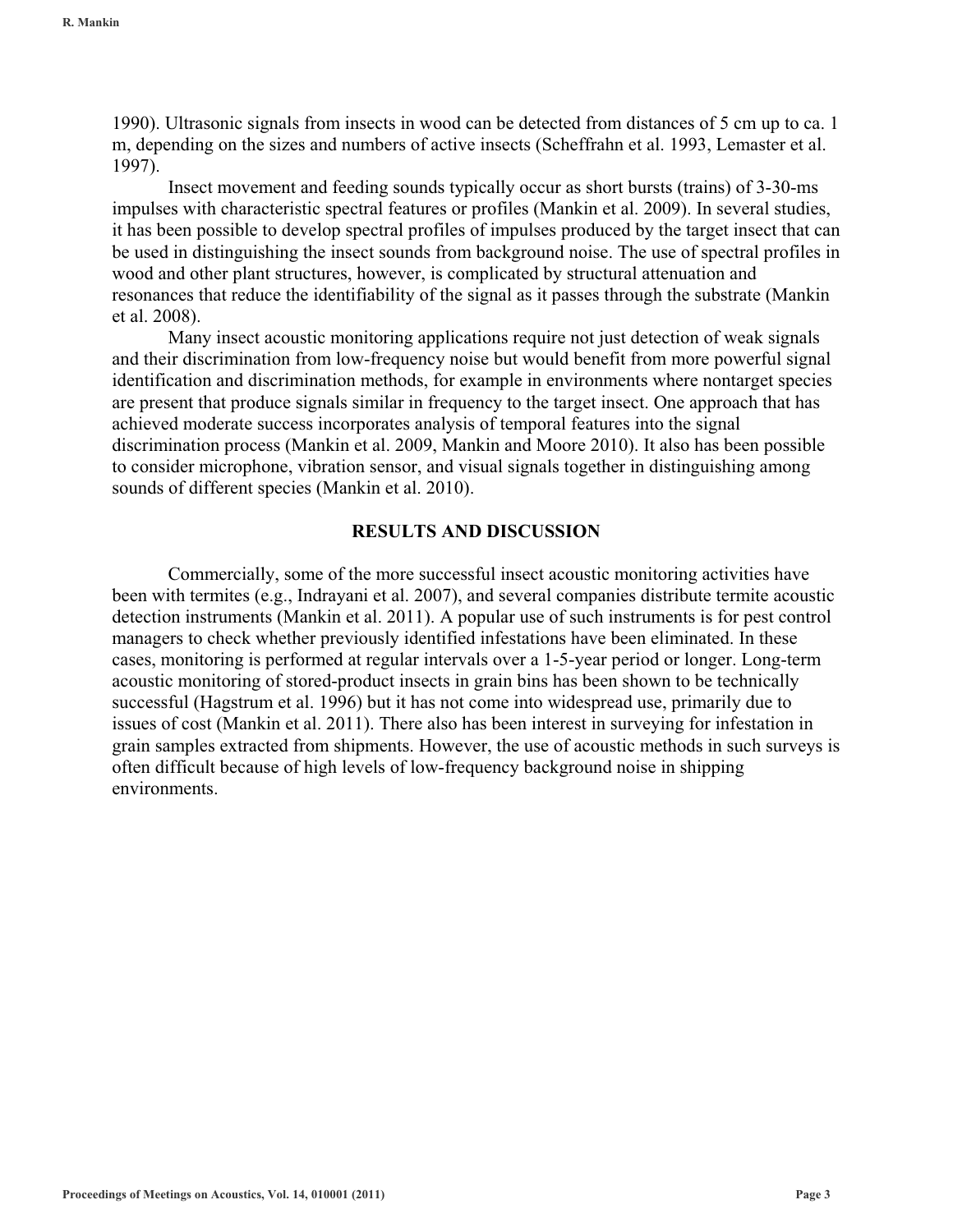



Potentially, the problem of background noise could be minimized by filtering out signals below 20 kHz and ensuring that the entire sample is within a few cm of a sensor. To consider the feasibility of this approach, a device was constructed recently by inserting cross-bars into a 12 inch-long by 1-inch diameter aluminum tube, spaced at 1-inch intervals (Fig. 1). Piezoelectric sensors (AED-2010, AEC Consulting, Inc., Fair Oaks, CA) were placed at each end to detect sounds from an infestation of rice weevil larvae, *Sitophilus oryzae* (L.), feeding internally in wheat kernels. The tube was filled half-way with uncontaminated grain and then with two inches of infested grain from a colony of rice weevils maintained in the laboratory, followed by four inches of uncontaminated grain. The signals were amplified 40 dB and high-pass filtered at 20 kHz using an AET-5500 instrument with customized software (AEC Consulting, Inc., Fair Oaks, CA). The initial times of sounds exceeding a 0.2 V threshold were monitored for 1-min periods simultaneously from each sensor. The locations of the sounds within the tube were calculated based on which sensor first detected a sound and the time differences between detections at the two sensors. A histogram of a typical 1-min record is shown in Fig. 2. The peaks of the histogram correlate well with the locations of infested grain kernels. This test was conducted in an office in a commercial district with a moderate amount of traffic, pedestrian, and conversational noise. There were no special precautions needed to eliminate background noise. It can be concluded that the use of such devices would enable grain samples to be surveyed without the need for extensive noise reduction precautions and the distribution of sounds along the grain tube could help determine whether the sample was uninfested, lightly infested, or heavily infested (Shuman et al. 1993).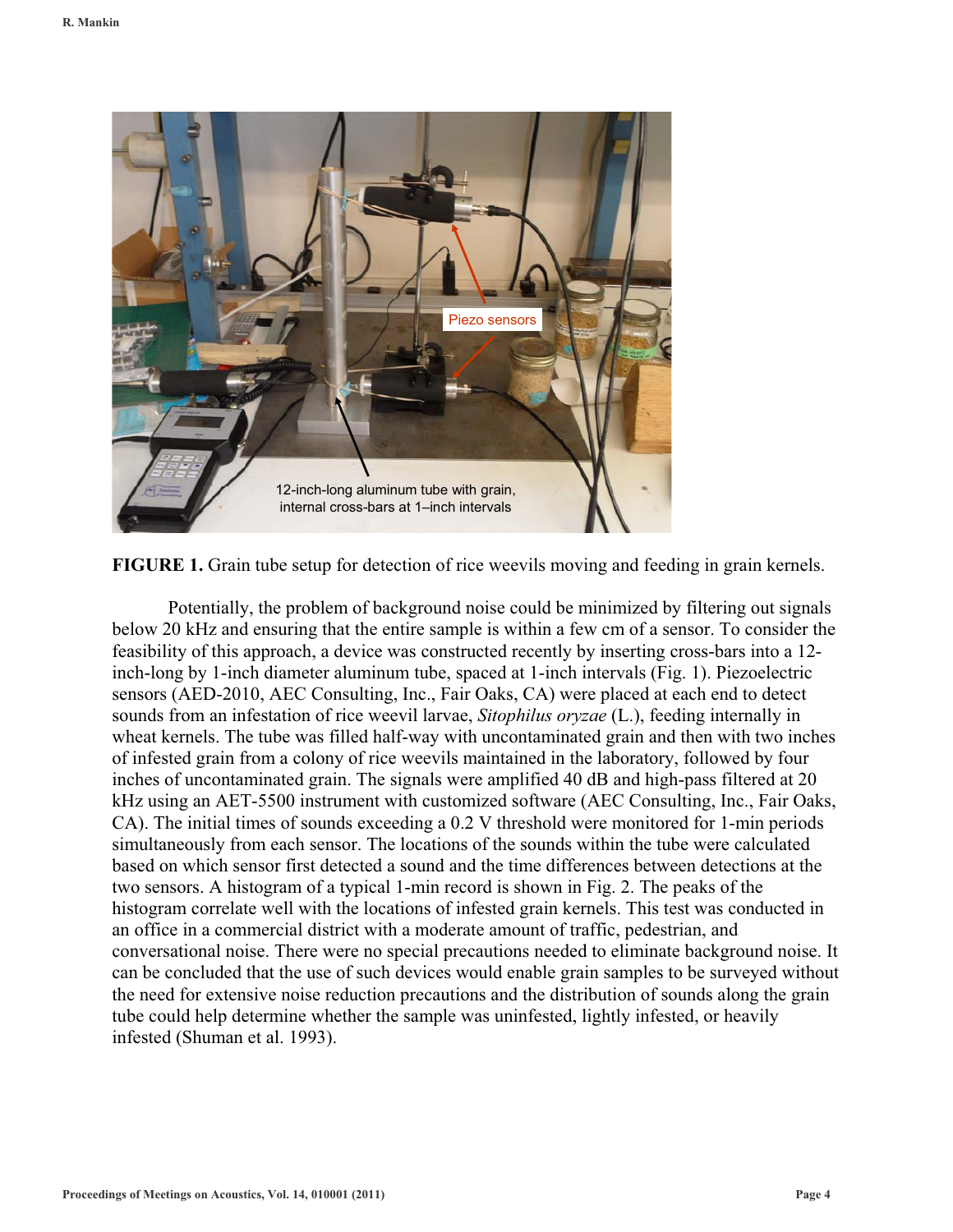

Locations of sounds in grain tube with 2" section infested by rice weevil

**FIGURE 2.** Histogram of sound rate in rice-weevil-infested kernels between the 6-8-inch position in a 12-inch-long aluminum tube loaded with grain.

 A recent focus of acoustic monitoring has been to determine the range of infestation of invasive species in crop and ornamental trees. The Asian longhorned beetle, *Anoplophora glabripennis* (Motschulsky), was discovered in New York in 1997 (Mankin et al. 2008). Its range has been expanding slowly through the Northeast US. The coconut rhinoceros beetle, *Oryctes rhinoceros* (L.), was discovered in a resort area of Guam in 2007 (Mankin and Moore 2010) and has since expanded to cover much of the island. The red palm weevil, *Rhynchophorus ferrugineus* (Olivier), was discovered in Curacao and Aruba in 2009, and is a threat to palm trees in the Caribbean region (Mankin et al. 2011). Acoustic instruments have been used in monitoring programs against these insects, primarily as research tools that complemented pheromone trapping studies. In these cases, long term monitoring has not been as strong a focus as simple detection because a tree typically is immediately treated or chipped when the infestation is identified.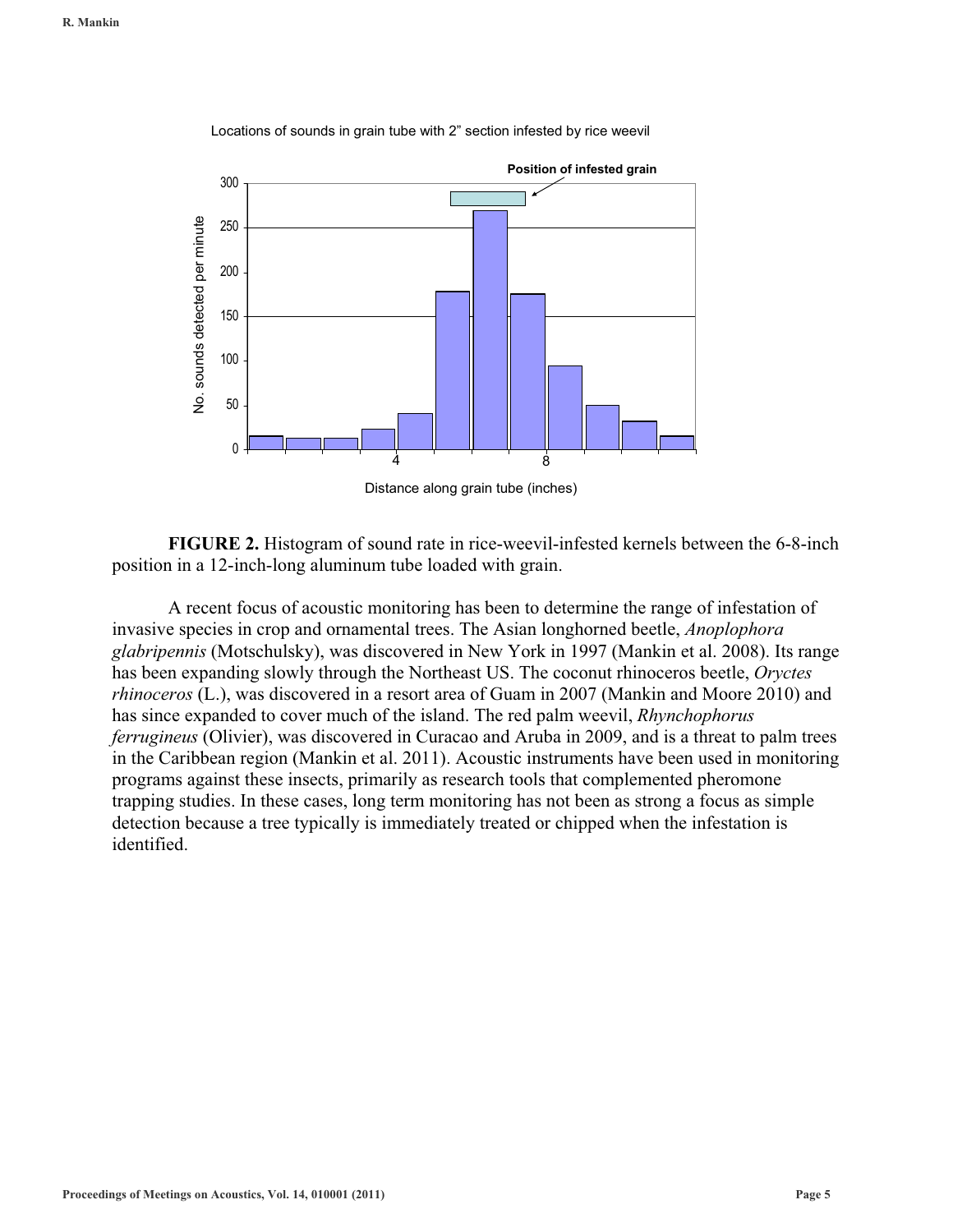

Figure 3. Oscillograms of 11-s records of sounds produced by 3<sup>rd</sup>-instar Asian longhorned beetle larvae in 30-cm sections of red maple tree trunks held at 10, 21, and 32 °C.

One of the complicating factors that occurs more often in passive acoustic monitoring of insects than in monitoring of warm-blooded animals is that the rate of sound production is temperature-dependent, which reduces the efficacy of monitoring when temperatures fall below ca. 10 °C. An example of this is seen in Fig. 3, which displays signals from  $3<sup>rd</sup>$ -instar Asian longhorned beetle larvae at temperatures between 10 and 32 °C. The recording conditions were as described in Mankin et al. (2008). Fewer and weaker sounds are produced at 10 °C, which makes the larvae more difficult to detect over long distances. This is less of a problem in tropical and subtropical regions than in cool or cold climates. For this and other reasons, multimodal acoustic, visual, and habitat monitoring may be more effective for insects than acoustic monitoring alone.

Neither long-term acoustic monitoring of insects nor rapid sampling has been widely adopted as tools for integrated pest management until now, but there is considerable potential that their usage will increase in the next few years. Instruments like iPods or IPads, smart phones, and other communication and data storage devices are becoming more common and more affordable, and acoustic and piezoelectric sensors may become available soon as inexpensive options to purchase with such equipment. Continuing increases in global trade and transportation over time have greatly increased the need to detect hidden insect infestations (Pimentel et al 2005, Cocquempot et al 2010, http://www.invasivespeciesinfo.gov, http://www.cabi.org/isc/), and in many cases acoustic detection, or the use of multimodal detection systems is the best option for intercepting invasive species. The problem of invasive species is particularly acute in Florida and California, both of which are important agricultural regions. Finally, there are many important biological and ecological questions about the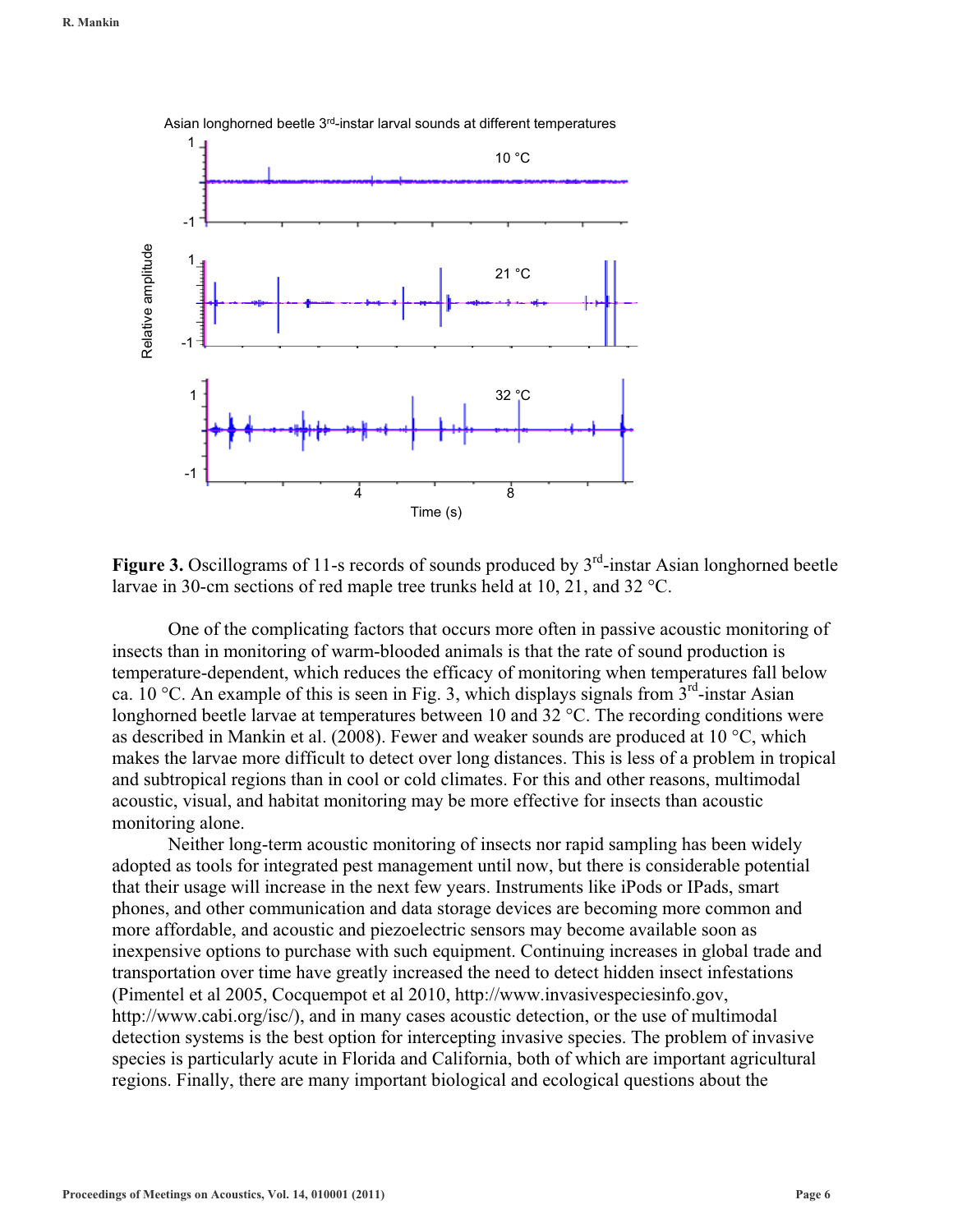distribution and behavior of internal tree-feeding or subterranean insects that cannot be addressed easily without recourse to acoustic monitoring technology.

## **ACKNOWLEDGMENTS**

Much of the research described here was conducted in cooperation with the following colleagues: John Rodgers (AEC, Inc., Fair Oaks, CA), Michael Smith (USDA-ARS, Newark, DE), Keith Chandler and Peter Samson (BSES, Australia), Aubrey Moore (University of Guam), David Hagstrum and Dennis Shuman (USDA-ARS, retired), Steven Lapointe (USDA-ARS, Ft Pierce, FL), Kathy Flanders (Auburn Univ., Auburn, AL), Amy Roda (USDA-APHIS), and Moses Kairo (Fla. A&M Univ., Tallahassee, FL). Everett Foreman and Betty Weaver (USDA-ARS) provided technical support. The use of trade, firm, or corporation names in this publication is for the information and convenience of the reader. Such use does not constitute an official endorsement or approval by the USDA of any product or service to the exclusion of others that may be suitable. The USDA is an equal opportunity employer.

# **REFERENCES**

- **Chesmore, E. D., and E. Ohya. 2004.** Automated identification of field-recorded songs of four British grasshoppers using bioacoustic signal recognition. Bull. Entomol. Res. 94: 319-330.
- **Cocquempot C. and Å Lindelöw. 2010.** Longhorn beetles (Coleoptera, Cerambycidae) Chapter 8.1. BioRisk 4: 193-218.
- **Drosopoulos, S. and M. F. Claridge. 2006.** Insect sounds and communication: physiology, behaviour, ecology, and evolution. Taylor and Francis, Boca Raton, FL, 532 pp.
- **Forrest, T. G. 1988.** Using insect sounds to estimate and monitor their populations. Fla. Entomol. 71: 416-426.
- **Frommolt, K-H, R. Bardeli and M. Clausen. 2008.** Computational bioacoustics for assessing biodiversity. Bundesamt fur Naturschutz, Bonn, Germany, 155pp.
- **Guan, S. 2011.** The use of acoustic monitoring in the National Marine Fisheries Service marine mammal incidental take authorizations. Proc. Meetings Acoustics 11: 010002.
- **Hagstrum, D. W., P. W. Flinn, and D. Shuman. 1996.** Automated monitoring using acoustical sensors for insects in farm-stored wheat. J. Econ. Entomol. 89: 211-217.
- **Hirabayashi, K., Nakamoto, N. 2001.** Field study on acoustic response of chironomid midges (Diptera: Chironomidae) around a hyper-eutrophic lake in Japan. Ann. Entomol. Soc. Am. 94: 123-128.
- **Ikeshoji, T., Sakakibara, M., and Reisen W. K. 1985.** Removal sampling of male mosquitoes from field populations by sound-trapping. Jpn. J. Sanit. Zool. 36: 197-203.
- **Ikeshoji, T., and Yap, H. H. 1990.** Impact of insecticide-treated sound traps on an *Aedes albopictus* population. Jpn. J. Sanit. Zool. 41: 213-217.
- **Indrayani, Y., Yoshimura, T., Yanase, Y, Fujii, Y, and Imamura, Y. 2007.** Evaluation of the temperature and relative humidity preferences of the western dry-wood termite *Incisitermes minor* (Hagen) using acoustic emission (AE) monitoring. J. Wood Sci. 53: 76-79.
- **Lemaster, R. L., F. C. Beall, and V. R. Lewis. 1997.** Detection of termites with acoustic emission. Forest Prod. J. 47(2): 75-79.